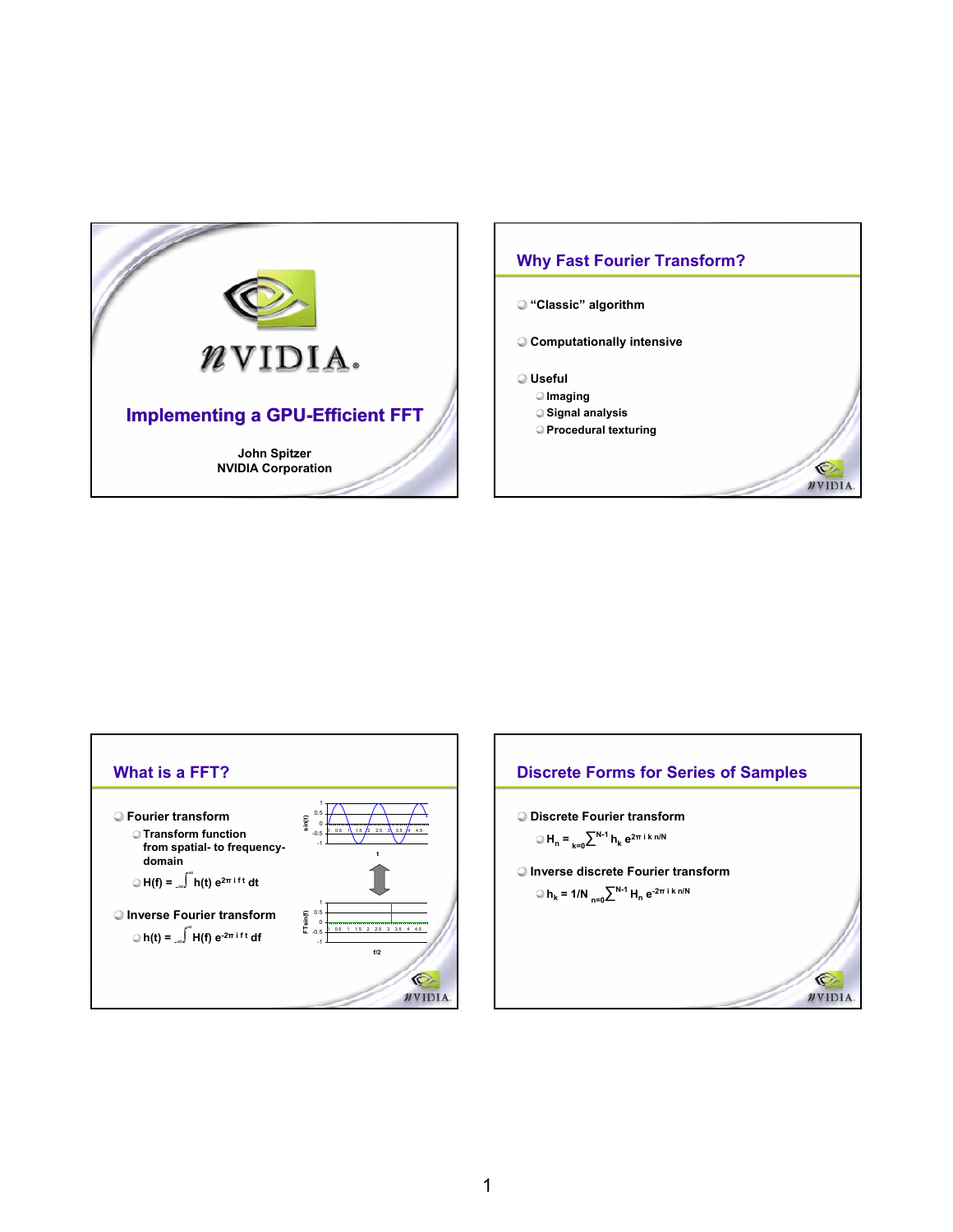

**As matrix equation:**

■ **H**<sub>n</sub> **=**  $_{k=0}$  $\sum^{N-1} W^{nk} h_k$ **Ĥ = W·ĥ O(N2) operations**

**Recursive (Fast Fourier Transform):**

**Fk = j=0∑N-1 e2<sup>π</sup> i j k/N fj**

 $=$  **F**<sub>k</sub><sup>e</sup> + W<sup>k</sup> F<sub>k</sub><sup>o</sup> **O(N log N) operations**

**Fast Fourier Transform Implementations THEFT** an an Tar **[Numerical Recipes in C]** <u>MM</u> **Loop over elements for bit-reversal Loop log N times to recombine neighbors Weights are computed iteratively FILLER Fastest Fourier Transform in the West http://fftw.org Optimized for current CPU architectures Adapts itself to current CPU cache sizes** O. **NVIDIA** 



O.

 $\n *n*$ VIDIA.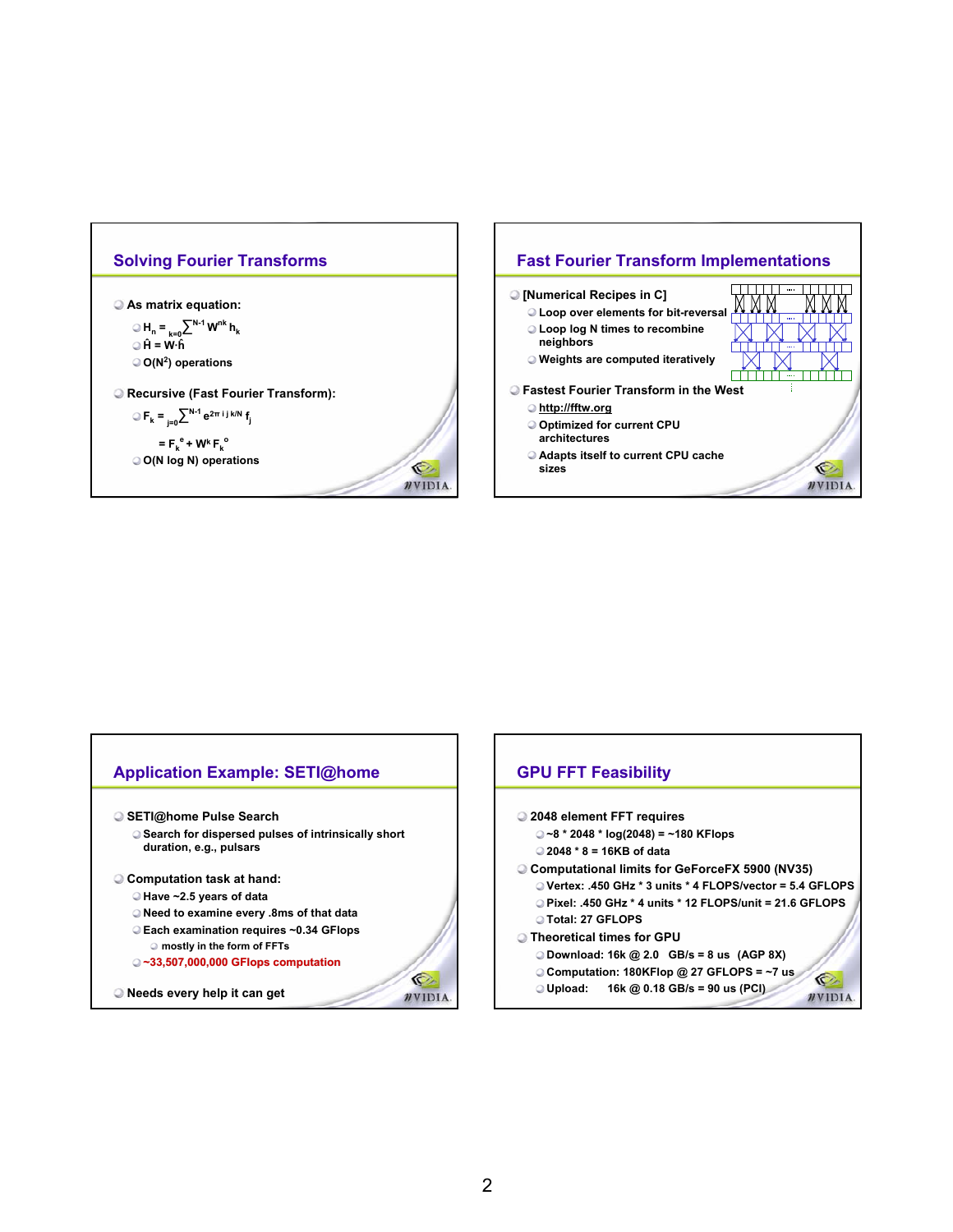



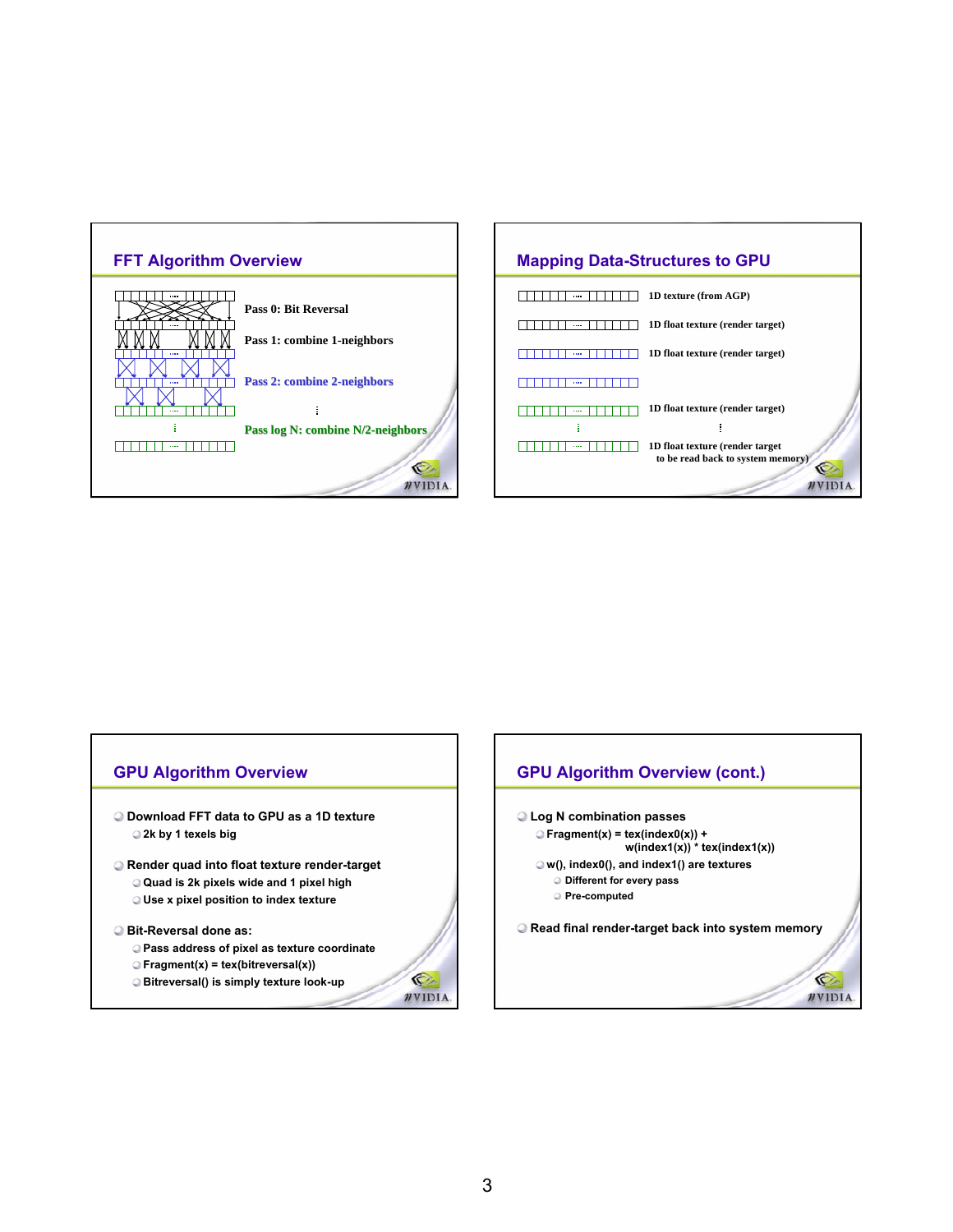# **Red Flags for GPU Performance**

#### **1 + log N passes**

- **All data stays on GPU (good)**
- **Per-vertex computations trivial (good)**
- **Lots of API calls for CPU to instruct GPU what to do**
- **GPU has to finish each pass before next one starts**

#### **Only 1D textures**

**GPUs highly optimized for 2D textures**

#### **Complex number computations**

- **Complex numbers are 2D**
- **But hardware is optimized for 4-vectors**

# **Batching Many FFT Transforms**

- **Download 2D texture of coefficients**
	- **Compute hundreds of FFTs per pass**
	- **Cuts driver calls by hundreds of times**
	- **Fully utilizes multi-pipe fragment processing hardware**

Ó

**NVIDIA** 

**Basically uses the same fragment programs Only differ in needing a 2nd texture coordinate**

# **Using Vector Operations Store 2 complex numbers per texture (t0.r, t0.g) is first number (t0.b, t0.a) is second number**

**Store 4 complex numbers in 2 textures**

- **(t0.r, t0.g, t0.b, t0.a) are real parts**
- **(t1.r, t1.g, t1.b, t1.a) are imaginary parts**
- **Code is more symmetric**
- **But more temporaries are used**



O. WVIDIA.

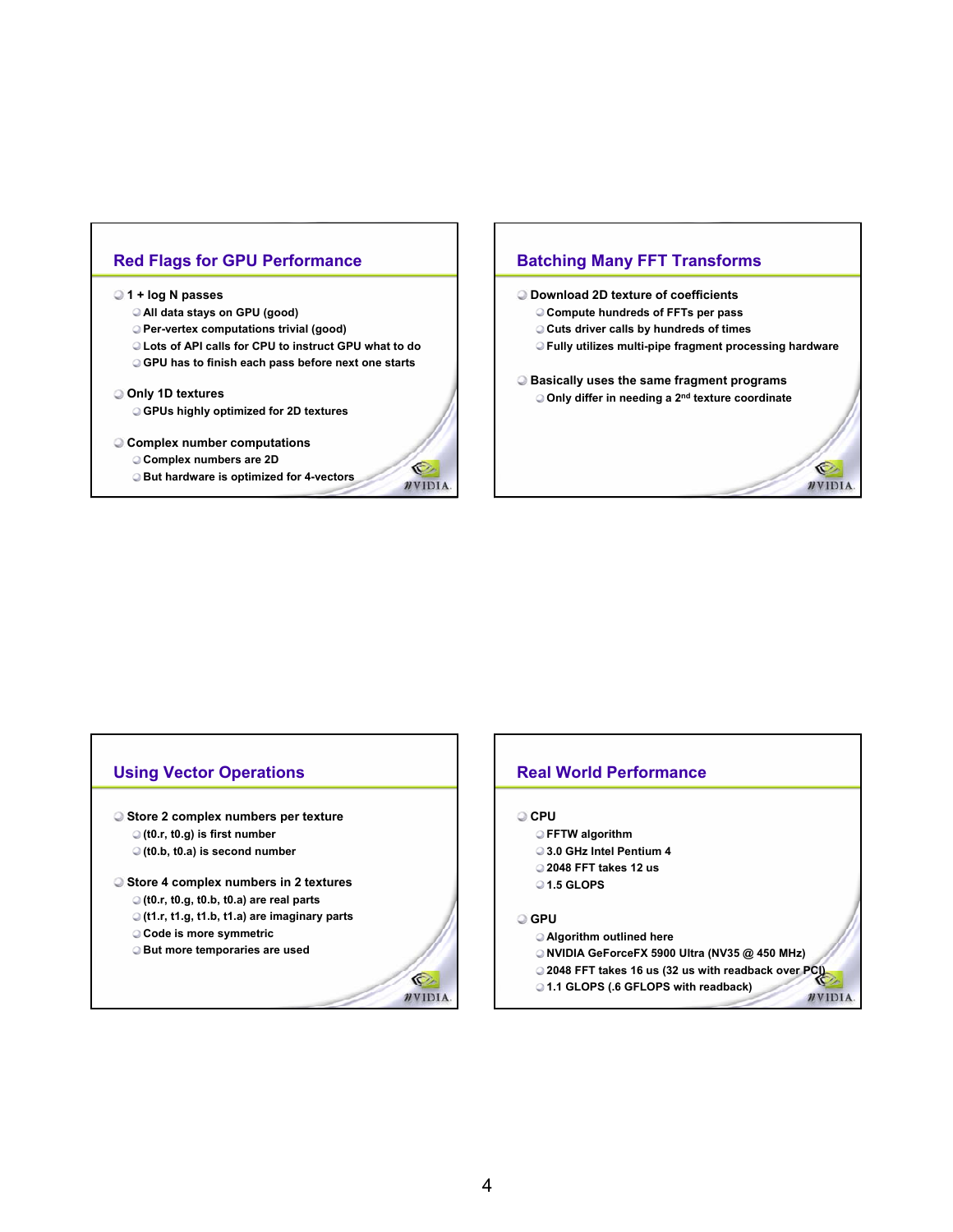# **Optimization Possibilities**

**Range and precision of computation and results Is 16-bit floating point sufficient for registers? Conversion to lower precision has double benefit: Faster to compute**

**Faster to transfer back to CPU**

**If range and precision of input is limited Don't compute results, but rather… Replace N passes with table look-up**

**Tap into over 5 GLOPS of unused vertex processing**

O.

 $\n *n*$ VIDIA.

G

 $\n *n*$ VIDIA.

# **Conclusions**

### **GPU useful now as co-processor to CPU**

#### **Keep the faith!**

- **Faster access to (and particularly from) graphics subsystem is critical, but coming soon**
- **GPU parallelism outstripping that of CPUs**
- **GPUs will continue to enjoy an advantage over CPUs in dedicated memory bandwidth**

O

**NVIDIA** 

G  $\n *n*$ VIDIA

## **Future Work**

- **Integrate more of the Pulse Search problem**
- **Straightforward power computations and thresholding after FFT**
- **Thresholding translates to rejecting a fragment**
	- **Potentially saves memory bandwidth**
	- **Use occlusion queries to determine if read-back is unnecessary**

## **Thanks to...**

- **Dinesh Manocha for organizing this course**
- **Matthias Wloka for preparing this material**
- **Jeremy Zelsnack for implementing the GPU FFT**